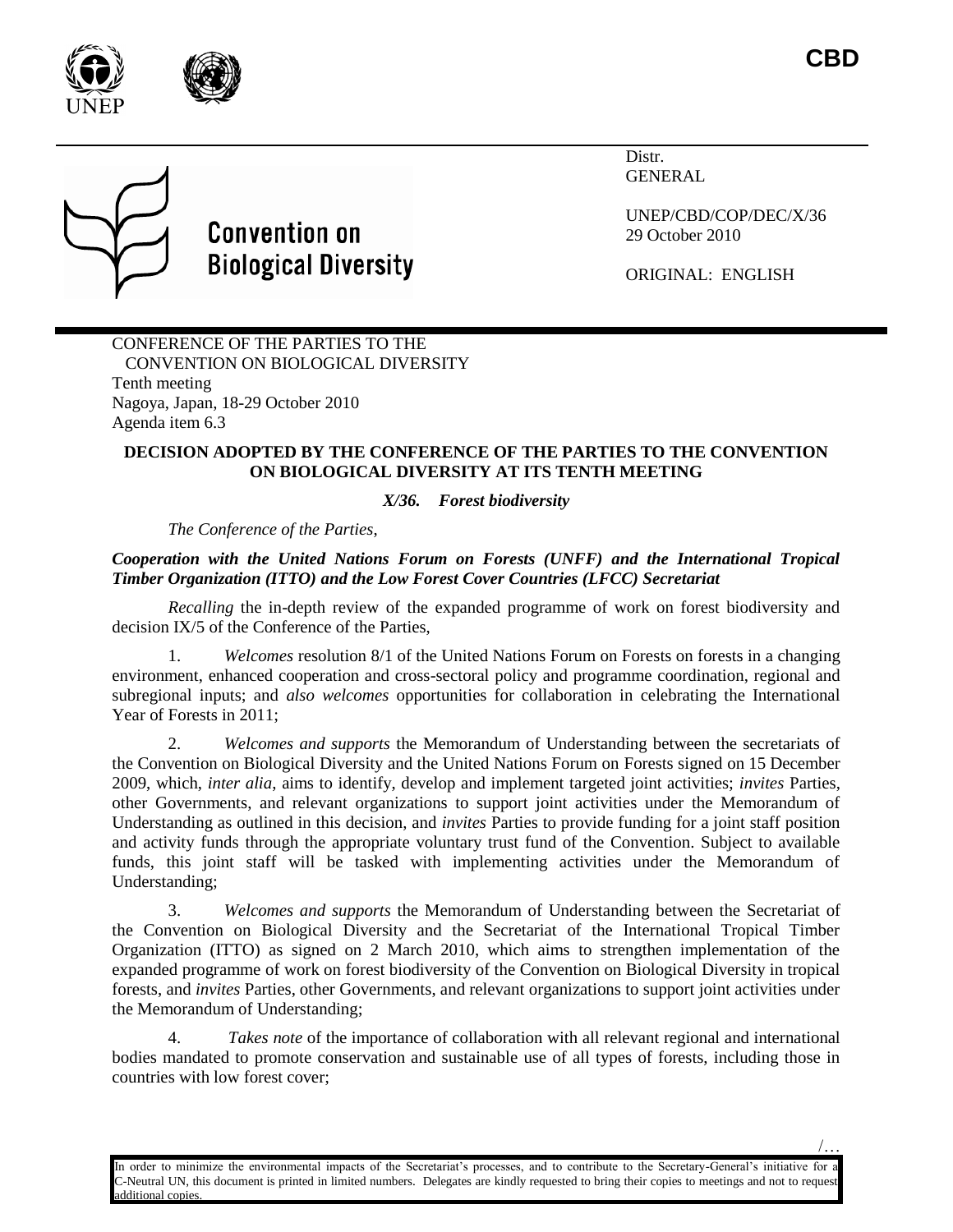#### UNEP/CBD/COP/DEC/X/36 Page 2

### *Targeted joint activities between the secretariats of the Convention on Biological Diversity and the United Nations Forum on Forests (UNFF)*

5. *Requests* the Executive Secretary based on priorities identified in its decision IX/5 and taking into account recent developments, in particular resolution 8/1 of the United Nations Forum on Forests, to identify and implement, in consultation with the Director of the United Nations Forum on Forests, targeted joint activities between the secretariats of the Convention on Biological Diversity and the United Nations Forum on Forests to support Parties, in particular developing countries, in the implementation of the expanded programme of work on forest biological diversity and the non-legally binding instrument on all types of forests, including through:

- (i) Further capacity-building on how forest biodiversity and climate change could be better addressed in national biodiversity and forest policies, such as national biodiversity strategies and action plans and national forest programmes, and in sustainable forest management practices, building on the UNFF/CBD subregional capacity-building workshop on forest biodiversity and climate change<sup>1</sup> held in Singapore, from 2 to 5 September 2009, taking into account current discussions, without pre-empting any future decisions taken under the United Nations Framework Convention on Climate Change;
- (ii) Further collaboration with the Global Partnership on Forest Landscape Restoration and other cooperation mechanisms on restoring forest ecosystems, paying particular attention to genetic diversity;
- (iii) Streamlining forest-related reporting, based on the Collaborative Partnership on Forests (CPF) Task Force on Streamlining Forest-related Reporting, including by organizing, in collaboration with the Food and Agriculture Organization of the United Nations, a meeting of the Task Force, prior to the eleventh meeting of the Conference of the Parties, to investigate whether there are inadequacies in forest biodiversity reporting and monitoring, aware of the need to follow up decision IX/5, paragraph  $3(g)$ , with the objective of further improving the biodiversity component of the Global Forest Resources Assessment and other relevant processes and initiatives;

and report on progress to the Subsidiary Body on Scientific, Technical and Technological Advice at a meeting prior to the eleventh meeting of the Conference of the Parties;

#### *Cooperation with the Food and Agriculture Organization of the United Nations and relevant organizations*

6. *Welcomes* the work of the Food and Agriculture Organization of the United Nations in compiling the Global Forest Resources Assessment 2010, which will provide updated and expanded information on forest biodiversity;

7. *Takes note* of the findings of the *Global Forest Resources Assessment 2010*, and *encourages* the Food and Agriculture Organization of the United Nations to continue its work towards improved monitoring of forest biodiversity;

8. *Recognizes* the importance of forest genetic diversity for the conservation and sustainable use of forest biodiversity, including in the context of addressing climate change and maintaining the resilience of forest ecosystems; and in this context *welcomes* the preparation by the Food and Agriculture Organization of the United Nations of the country-driven report *The State of the World's Forest Genetic Resources*;

l

<sup>&</sup>lt;sup>1</sup> The report of the meeting is available as document UNEP/CBD/WS-CB-FBD&CC/1/2 at [http://www.cbd.int/doc/meetings/for/wscb-fbdcc-01/official/wscb-fbdcc-01-02-en.doc.](http://www.cbd.int/doc/meetings/for/wscb-fbdcc-01/official/wscb-fbdcc-01-02-en.doc)